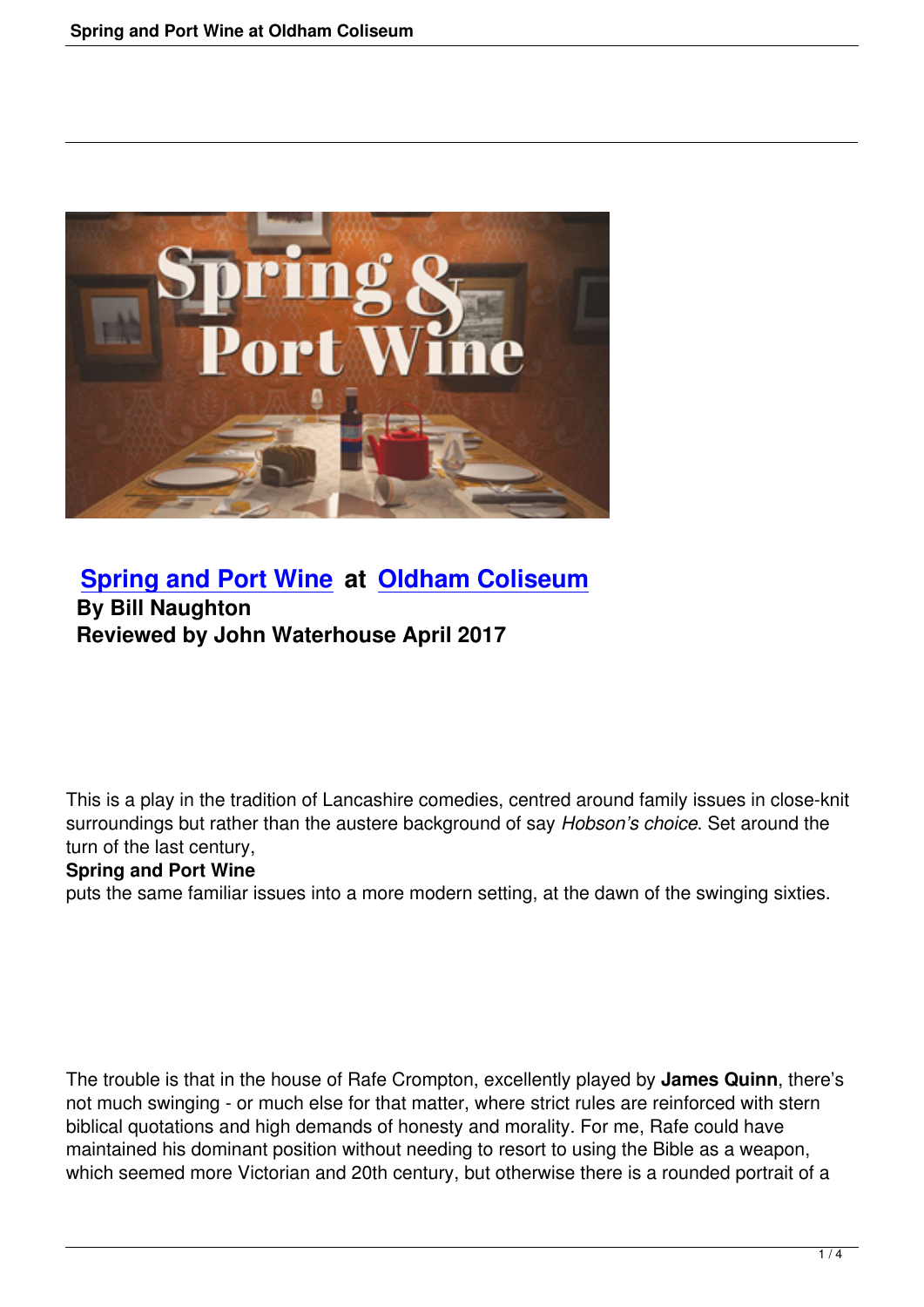suburban Northern family.

Whilst unquestionably a Northern comedy, **Spring and Port Wine** could have been set almost anywhere and though the issues are pertinent to a ration-book, deferential post-war Britain moving into the liberated, colourful 1960's, the underlying themes are perennial as each generation struggles to find its own identity and throw off traditions. However, rather than convey a sense of any underlying rebelliousness, the impression given is more of young people just wanting to be themselves, with Rafe hopelessly rooted in his own narrow rules.



The costuming captures well the growing generational rifts with Rafe's youngest daughter Hilda dancing onto the stage in a bright, short skirt and top in contrast to her parents' sombre, conservative fashions.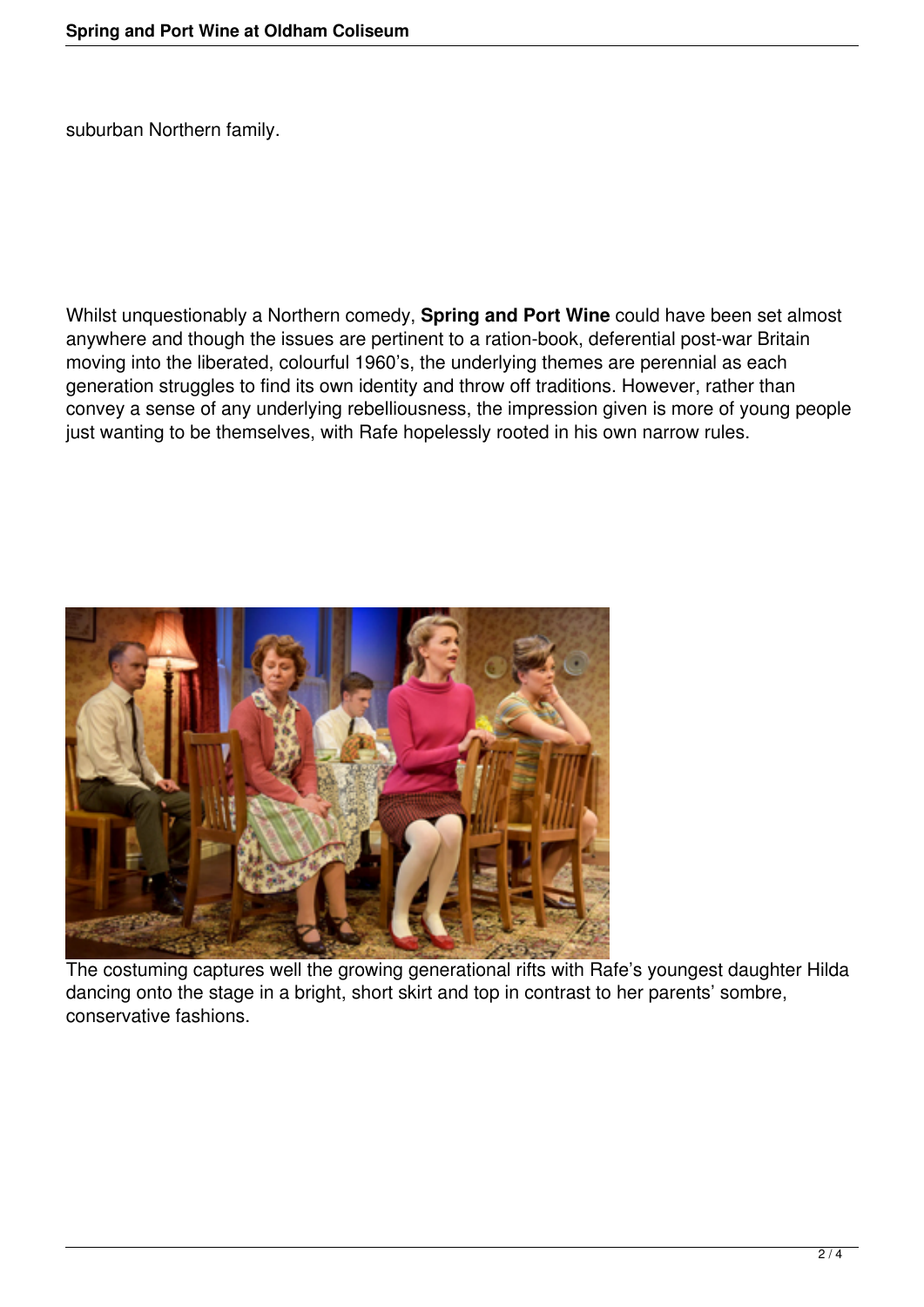Tensions run deeper than just outward appearances as Kate, Rafe's older daughter considers the prospect of exchanging the patriarchy for marriage whilst her brothers Arthur and Harold try to make the best of their situations.

Although the premise may appear similar to the *Royle family*, this play actually has a lot of pace which grows as the plot develops. One of the pleasures of this production is the subtle changes in mood, starting as a light comedy, later shifting to both high drama and sentimentality, whilst on other occasions almost bordering on farce. It takes skill to effectively pull off these kind of changes and Director **Chris Honer**

has done a superb job in achieving this.

The play is well cast with **Sam Lupton** and **Joseph Carter** almost doing a double act as Rafe's repressed sons Wilfred and Joseph, which

## **Kate Dobson**

and

### **Laura Dickenson**

give the two daughters Florence and Hilda very contrasting and distinctive personas. Special mention must be made of

### **Karen Henthorn**

whose understated portrayal of Rafe's wife Daisy gives a very clear impression of the kind of subjugated, house-bound existence which was the lot of so many women at the time.

We see almost all the characters undergo profound changes with a very real tension created as the audience is held in suspense as to which ways they will jump. Outside of the family, Arthur (Florence's fiancé) shows that there are limitations to Rafe's influence on his children, culminating in a powerful exchange, whilst **Isabel Ford** as Betsy Jane presents a spirited contrast to her neighbour Daisy.